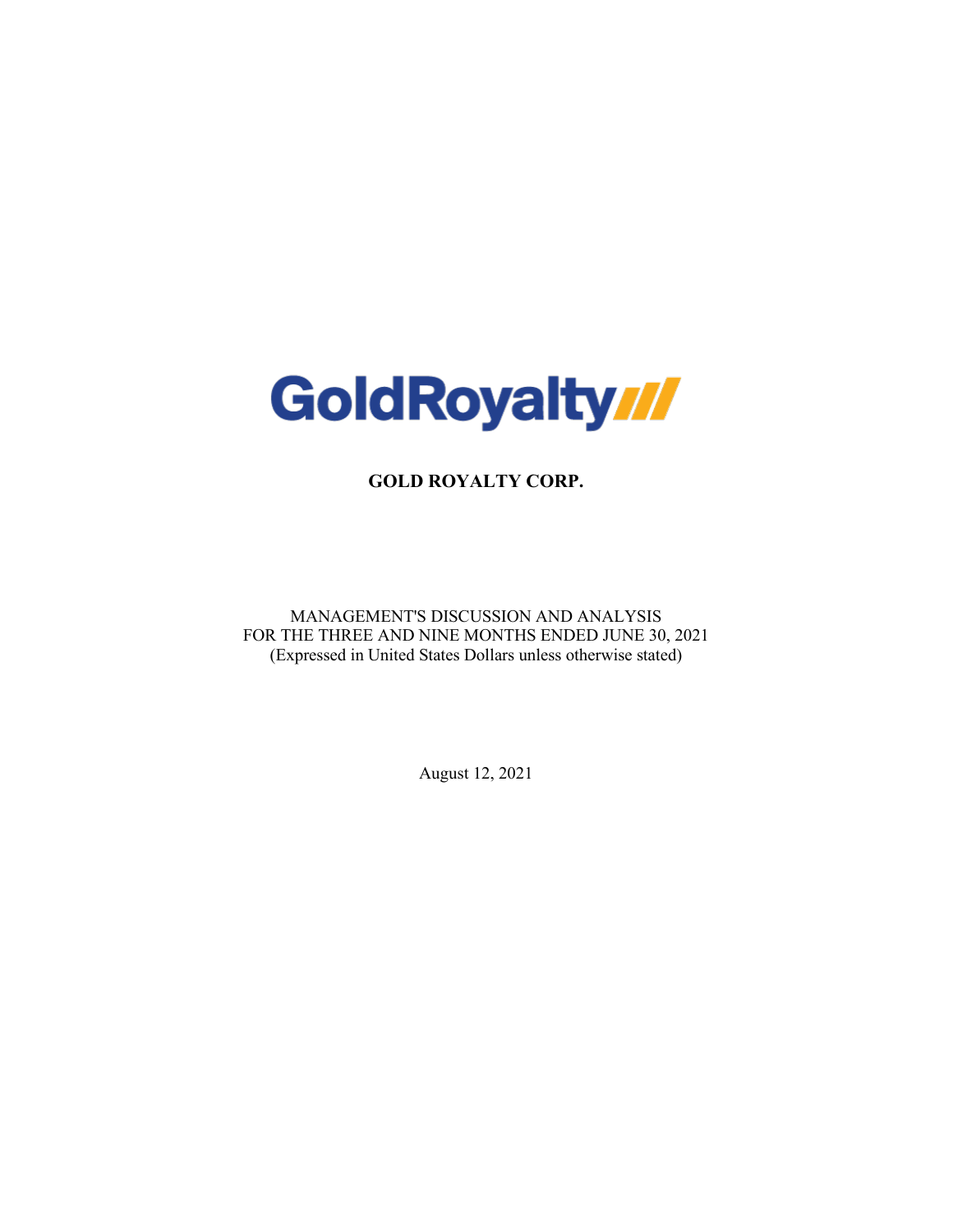Management's Discussion and Analysis For the three and nine months ended June 30, 2021

## **General**

This management's discussion and analysis ("MD&A") of financial condition and results of operations of Gold Royalty Corp., for the three and nine months ended June 30, 2021, should be read in conjunction with the Company's unaudited condensed interim consolidated financial statements and the notes thereto for the three and nine months ended June 30, 2021, and its audited financial statements and the notes thereto for the period from June 23, 2020, being the date of incorporation, to September 30, 2020, copies of which are available under on SEDAR at [www.sedar.com](http://www.sedar.com/) and on EDGAR a[t www.sec.gov.](http://www.sec.gov/edgar)

The Company's unaudited condensed interim consolidated financial statements for the three and nine months ended June 30, 2021, have been prepared in accordance with International Financial Reporting Standards as issued by the International Accounting Standards Board ("IFRS") applicable to the presentation of interim financial statements including International Accounting Standard 34, Interim Financial Reporting. Unless otherwise stated, all information contained in this MD&A is as of August 12, 2021.

Unless otherwise stated, references herein to "\$" or "dollars" are to United States dollars and references to "C\$" are to Canadian dollars. Reference in this MD&A to the "Company" and "GRC" mean Gold Royalty Corp., together with its subsidiaries unless the context otherwise requires.

### **Forward-looking Statements**

Certain statements contained in this MD&A constitute "forward-looking information" within the meaning of Canadian securities laws and "forward-looking statements" within the meaning of securities laws in the United States (collectively, "Forward-Looking Statements"). These statements relate to the expectations of management about future events, results of operations and the Company's future performance (both operational and financial) and business prospects. All statements other than statements of historical fact are Forward-Looking Statements. The use of any of the words "anticipate", "plan", "contemplate", "continue", "estimate", "expect", "intend", "propose", "might", "may", "will", "shall", "project", "should", "could", "would", "believe", "predict", "forecast", "target", "aim", "pursue", "potential", "objective" and "capable" and the negative of these terms or other similar expressions are generally indicative of Forward-Looking Statements. These statements involve known and unknown risks, uncertainties and other factors that may cause actual results or events to differ materially from those anticipated in such Forward-Looking Statements. No assurance can be given that these expectations will prove to be correct and such Forward-Looking Statements should not be unduly relied on. These statements speak only as of the date of this MD&A. In addition, this MD&A may contain Forward-Looking Statements attributed to third-party industry sources. Without limitation, this MD&A contains Forward-Looking Statements pertaining to the following:

- expectations regarding the completion of the proposed acquisition of Ely Gold Royalties Inc. ("Ely") and the expected benefits therefrom;
- the Company's plans and objectives, including its acquisition and growth strategy;
- expectations regarding the royalty and other interests of the Company, including the plans of the operators thereof;
- the plans of the operators of properties where the Company owns royalty interests;
- estimates of mineral resources on the projects in which the Company has royalty interests;
- estimates regarding future revenue, expenses and needs for additional financing; and
- expectations regarding the impacts of COVID-19 on the operators of the properties underlying the Company's interests.

These forward-looking statements are based on opinions, estimates and assumptions in light of the Company's experience and perception of historical trends, current conditions and expected future developments, as well as other factors that the Company currently believes are appropriate and reasonable in the circumstances, including that:

- the conditions to the proposed acquisition of Ely will be satisfied as expected and that the Company will be able to realize upon the expected benefits of its acquisitions;
- the public disclosures of the operators regarding the properties underlying the Company's interests are accurate;
- current gold, base metal and other commodity prices will be sustained, or will improve;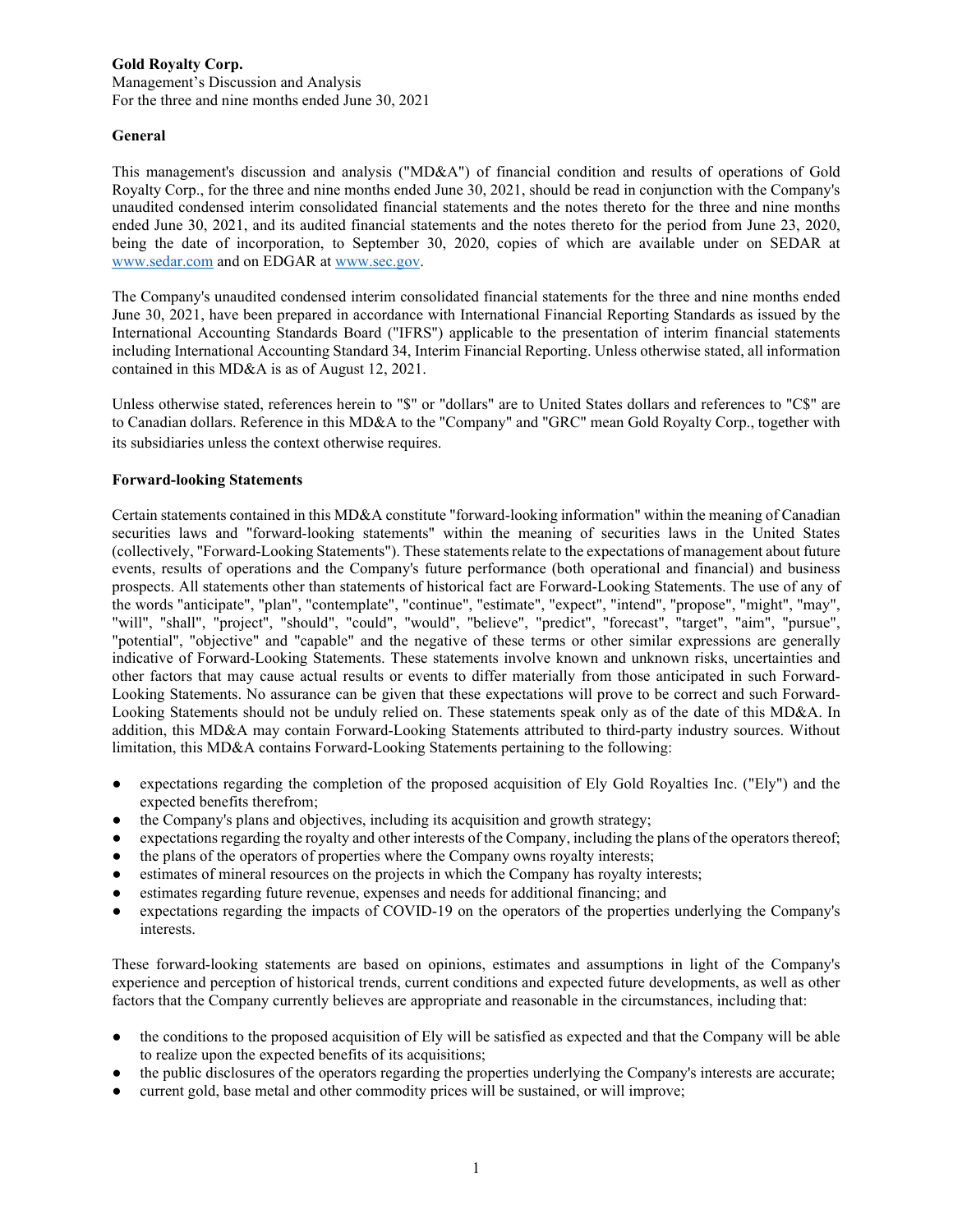Management's Discussion and Analysis For the three and nine months ended June 30, 2021

- the proposed development of the Company's royalty projects will be viable operationally and economically and will proceed as expected;
- any additional financing required by the Company will be available on reasonable terms; and
- operators of the properties where the Company holds royalty interests will not experience any material accident, labor dispute or failure of equipment.

Actual results could differ materially from those anticipated in these Forward-Looking Statements as a result of the following risk factors, among others:

- any inability to satisfy the conditions to the completion of proposed acquisitions, including the proposed acquisition of Ely;
- any inability to realize on the benefits of proposed acquisitions;
- dependence on third-party operators;
- none of the Company's current royalty interests are on producing properties and are subject to the risk that they may never achieve production;
- a majority of the Company's existing royalties and other interests are on properties owned and operated by subsidiaries of one company, GoldMining Inc.;
- the Company has limited or no access to data or the operations underlying its interests;
- the Company is subject to many of the risks faced by owners and operators of the properties underlying the Company's interests;
- the Company may enter into acquisitions and other material transactions at any time;
- the Company's future growth is to a large extent dependent on its acquisition strategy;
- title, permit or licensing disputes related to any of the properties in which the Company holds or may hold royalties, streams or similar interests;
- as a royalty holder, the Company may become subject to potential disputes with operators regarding the existence, enforceability or terms of its interests;
- volatility in gold and other commodity prices;
- risks related to epidemics, pandemics or other public health crises, including COVID-19, and the potential impact thereof on the Company and the operators of the properties underlying its interests;
- estimates of mineral resources on the projects underlying the Company's interests may be subject to significant revision;
- potential conflicts of interests;
- actual results differing materially from management estimates and assumptions;
- regulations and political or economic developments in any of the jurisdictions where properties in which the Company holds or may hold royalties, streams or similar interests are located;
- the availability of any necessary financing in the future on acceptable terms or at all;
- litigation risks; and
- the other factors discussed under "Risk Factors" in the Company's final long form prospectus and related United States prospectus dated March 8, 2021 (the "Prospectus") and other disclosure documents, which are available under the Company's profile at [www.sedar.com](http://www.sedar.com/) and [www.sec.gov.](http://www.sec.gov/)

This list of factors should not be construed as exhaustive. The Company does not intend to and does not assume any obligations to update Forward-Looking Statements, except as required by applicable law.

## **Technical Information**

Except where otherwise stated, the disclosure herein relating to the properties underlying the Company's royalty and other interests is based on information publicly disclosed by the owners and operators of such properties. Specifically, as a royalty holder, the Company has limited, if any, access to properties included in its asset portfolio. Additionally, the Company may from time to time receive operating information from the owners and operators of the properties, which the Company is not permitted to disclose to the public. The Company is dependent on the operators of the properties and their qualified persons to provide information to the Company or on publicly available information to prepare disclosure pertaining to properties and operations on the properties on which the Company holds interests and generally will have limited or no ability to independently verify such information. Although the Company does not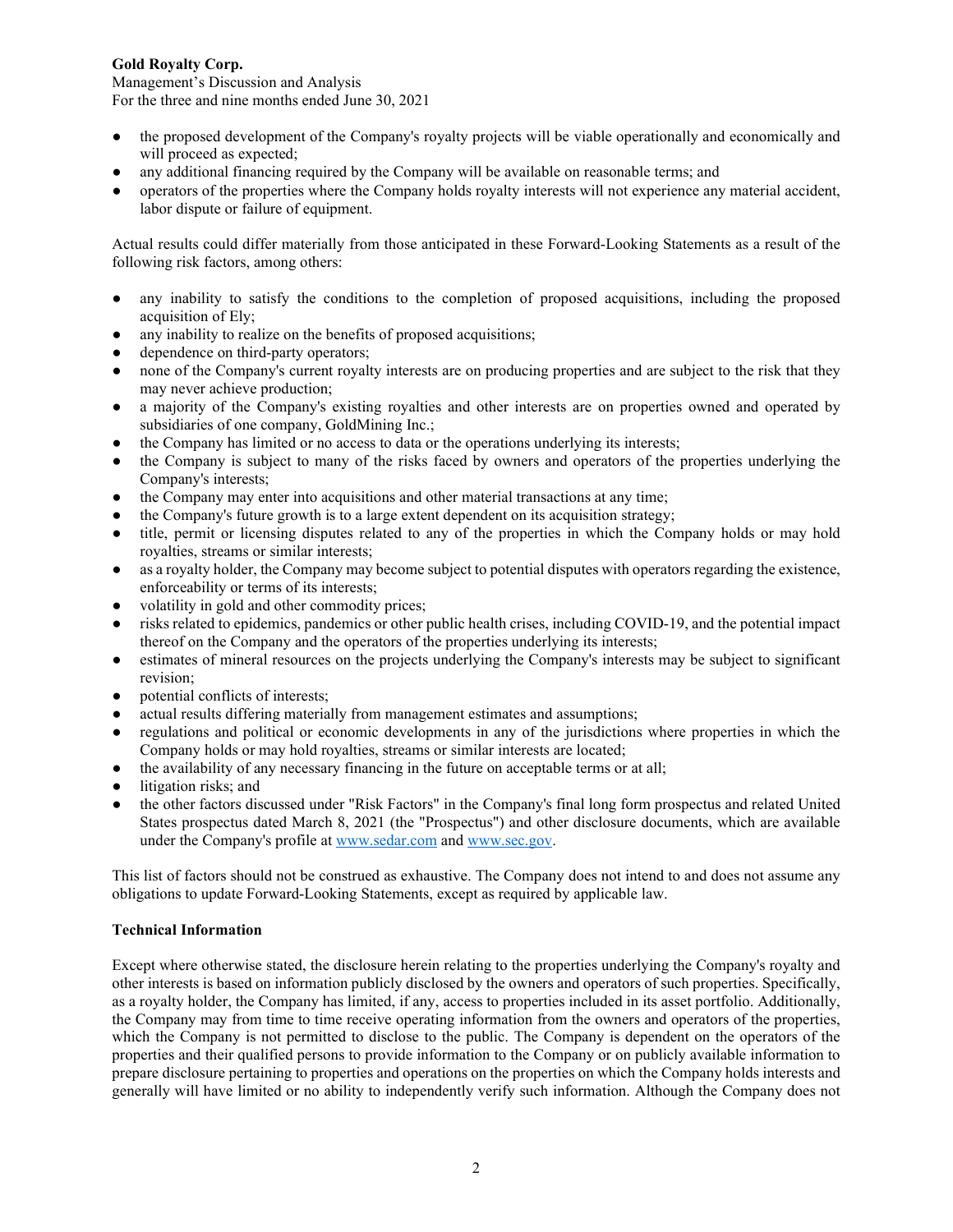Management's Discussion and Analysis For the three and nine months ended June 30, 2021

currently have any knowledge that such information may not be accurate, there can be no assurance that such thirdparty information is complete or accurate.

The scientific and technical information contained in this document relating to the Company's royalty and other interests has been reviewed and approved by Alastair Still, P. Geo, who is the Director of Technical Services of the Company, a qualified person as such term is defined under National Instrument 43-101 and a member of the Association of Professional Geoscientists of Ontario.

### **Business Overview**

Gold Royalty is a precious metals-focused royalty and streaming company offering creative financing solutions to the metals and mining industry. The Company's diversified portfolio that includes net smelter royalties ("NSR") ranging from 0.5% to 2.5% on 22 gold properties covering 16 projects located in the Americas.

The head office and principal address of the Company is located at 1030 West Georgia Street, Suite 1830, Vancouver, British Columbia, V6E 2Y3, Canada. The Company's common share and its common share purchase warrant are listed on the NYSE American under the symbols 'GROY" and "GROY.WS", respectively.

## **Business Strategy**

The Company's mission is to acquire royalties, streams and similar interests at varying stages of the mine life cycle to build a balanced portfolio offering near, medium and longer-term returns for its investors. The Company does not conduct exploration, development or mining operations on the properties in which it holds interests and it is not required to contribute capital costs, exploration costs, environmental costs or other operating costs for these properties.

In addition, the Company seeks to acquire and manage additional royalties, streams and other interests on gold and other precious metals projects. In the ordinary course of business, the Company engages in a continual review of opportunities to acquire royalty, stream or similar interests, to establish new interests on mining projects, to create new royalty, stream or similar interests through the financing of mine development or exploration, or to acquire companies that hold such interests. The Company currently, and generally at any time, has acquisition opportunities in various stages of active review, including, for example, the engagement of consultants and advisors to analyze particular opportunities, the Company's analysis of technical, financial, legal and other confidential information of particular opportunities, submission of indications of interest and term sheets, participation in preliminary discussions and negotiations and involvement as a bidder in competitive processes.

#### **Recent Developments**

The following is a description of selected recent developments respecting the business of the Company during the nine months ended June 30, 2021.

## *Initial Public Offering*

On March 8, 2021, the Company entered into an underwriting agreement with H.C. Wainwright & Co., LLC and BMO Capital Markets Corp. (collectively the "Underwriters") for an offering of 18,000,000 units of the Company (the "Units") at a price of \$5.00 per Unit. Each Unit consisted of one common share and one half of a common share purchase warrant, and each common share purchase warrant entitles the holder to acquire a common share at a price of \$7.50 per share until March 11, 2024.

The Company granted the Underwriters the over-allotment option (the "Over-Allotment Option") to purchase up to 2,700,000 common shares and/or 1,350,000 common share purchase warrants at \$4.995 per common share and \$0.01 per common share purchase warrant, respectively. In addition, the Company agreed to reimburse the Underwriters for certain fees and disbursements.

On March 11, 2021, the Company issued 18,000,000 Units of the Company at a price of \$5.00 per Unit for gross proceeds of \$90,000,000. Further, the Underwriters exercised the Over-Allotment Option to purchase 721,347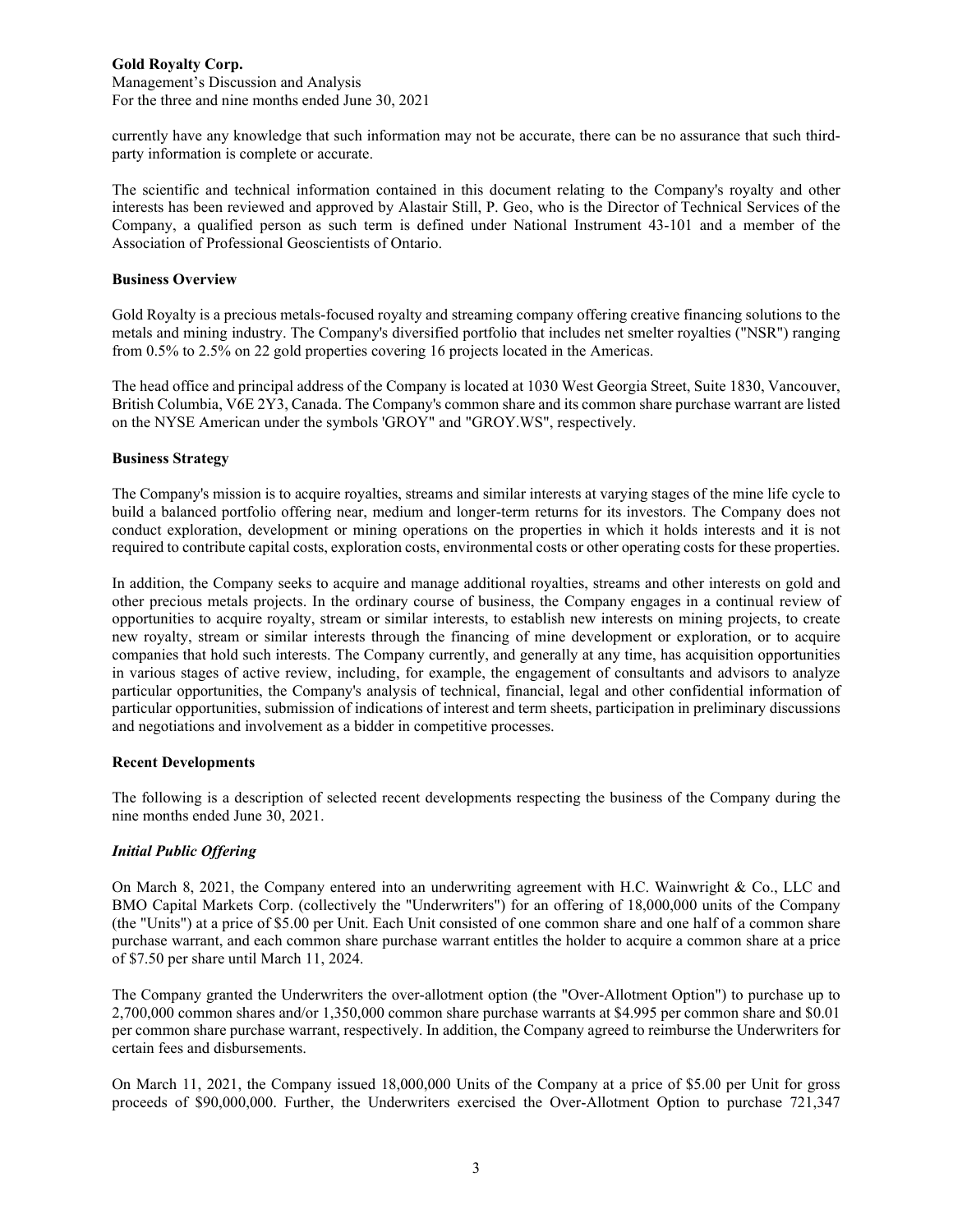Management's Discussion and Analysis For the three and nine months ended June 30, 2021

additional common shares for gross proceeds of \$3,603,128 and 1,350,000 additional common share purchase warrants for gross proceeds of \$13,500. In connection with the initial public offering (the "IPO"), the Company incurred share issuance costs of \$5,570,844, of which \$5,081,064 represented cash fees paid to the Underwriters.

### *Quartz Mountain Royalty Acquisition*

On February 1, 2021, the Company entered into a royalty purchase agreement with Quartz Mountain Resources Ltd. and Wavecrest Resources Inc. Pursuant to the terms of the agreement, the Company acquired a 1% NSR on a portion of the Quart Mountain Project located in Oregon, USA, for a cash consideration of \$150,000.

## *Proposed Acquisition of Ely Gold Royalties Inc.*

On June 21, 2021, the Company entered into a definitive agreement (the "Agreement"), pursuant to which the Company proposes to acquire all of the issued and outstanding common shares of Ely (the "Ely Shares") by way of a statutory plan of arrangement (the "Arrangement") under the Business Corporations Act (British Columbia). Under the terms of the Agreement, each holder of Ely Shares will have the option to receive consideration per Ely Share of either: (i) C\$1.46 in cash, or (ii) 0.2450 of a GRC common share ("GRC Share"), subject to pro-ration based on a maximum aggregate cash consideration of C\$84 million and a maximum aggregate number of GRC Shares issued of approximately 41.5 million. Completion of the Arrangement is subject to, among other things, approval by shareholders of Ely, receipt of requisite court and stock exchange approvals and other customary closing conditions. The Company currently expects to complete the transaction in August 2021.

After giving effect to the Arrangement, assuming maximum aggregate share consideration is elected and the exercise of all outstanding in-the-money securities, the Company will have, on a pro forma basis, (i) approximately \$61.7 million in cash and cash equivalents, \$355.7 million in total assets, and \$51.4 million in total liabilities as at March 31, 2021; and (ii) approximately \$1.7 million in revenue and \$9.1 million in net loss for the six months ended March 31, 2021.

Further information regarding the Agreement and the Arrangement is included in the Company's press release dated June 21, 2021.

## *Acquisition of Monarch Royalties*

On August 5, 2021 the Company announced that it had completed five gold royalty interests on properties managed by Monarch Mining Corporation ("Monarch"). The royalties comprised of:

- a C\$2.50 per tonne royalty on material processed through Monarch's Beacon mill originating from the Beaufor mine operations;
- 2.5% NSR on each of Monarch's Croinor Gold, McKenzie Break and Swanson properties, each located in Quebec, Canada; and
- a 1% NSR on Monarch's Beaufor property, located in Quebec Canada held by Caisse de dépôt et placement du Québec.

The total consideration is approximately \$12 million (C\$15 million), of which approximately \$9 million (C\$11.25 million) was paid on closing and approximately \$3 million (C\$3.75 million) is payable upon the 6-month anniversary of closing. Pursuant to the royalty agreements, Monarch has the right to repurchase a 1.25% NSR on each of the Croinor Gold, McKenzie Break and Swanson properties for C\$2 million per property. Such rights may only be exercised by Monarch for a period of 30 days after December 31, 2027 after the gold price as quoted by the London Bullion Market exceeds \$2,000 per ounce continuously for 30 consecutive days. The transaction closed on August 5, 2021.

## *COVID-19 Pandemic and Current Economic Environment*

A majority of the Company's existing royalty and other interests are in respect of projects owned and operated by subsidiaries of GoldMining Inc. ("GoldMining"), the Company's former parent, which has disclosed that its conduct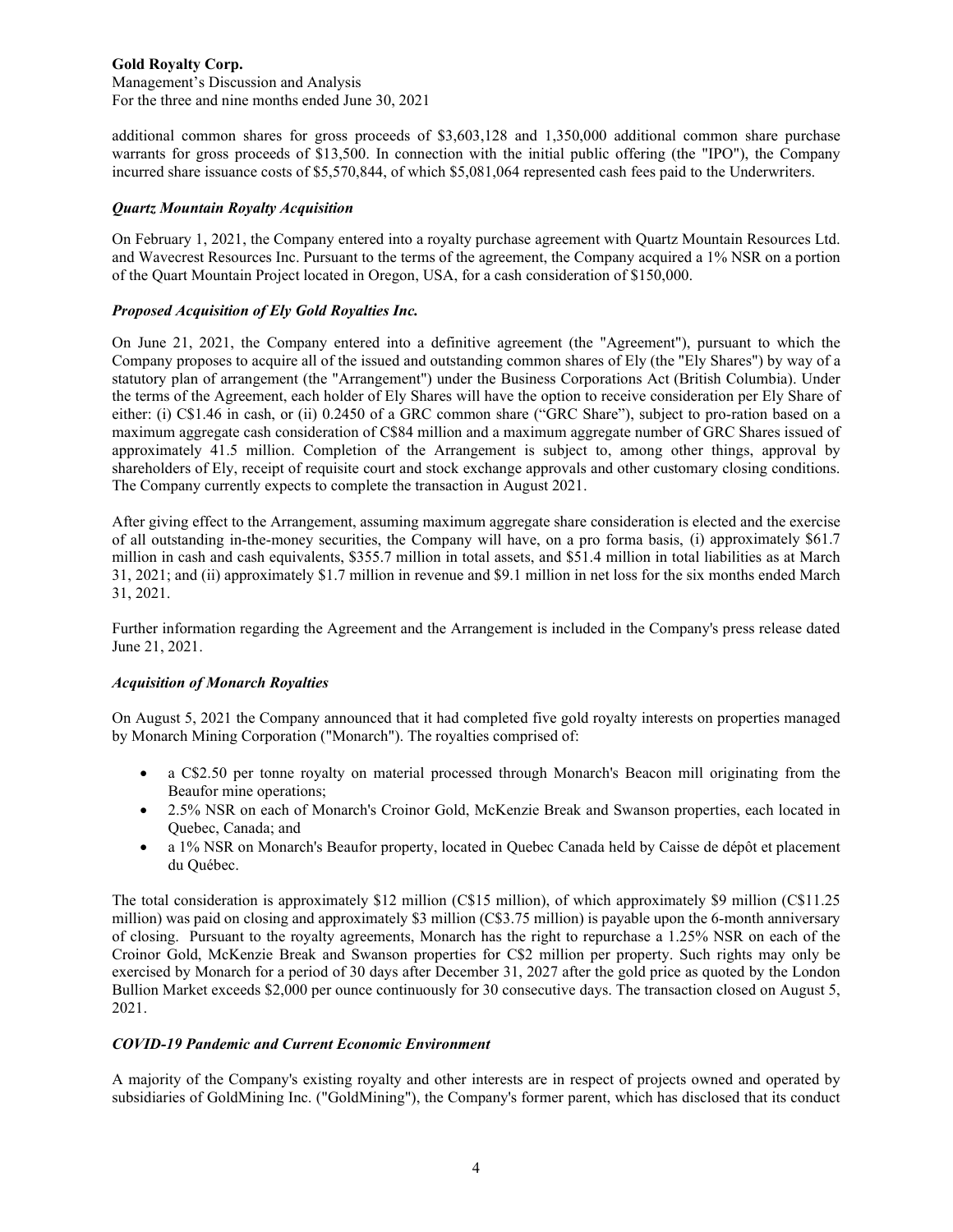Management's Discussion and Analysis For the three and nine months ended June 30, 2021

of exploration and development programs may be impacted or delayed due to limitations on employee mobility, travel restrictions and shelter-in-place orders that have been put in place as a result of the ongoing COVID-19 pandemic, which may restrict or prevent its ability to access the properties underlying the Company's interests. Any such limitations, restrictions and orders may have a material adverse effect upon ongoing exploration programs at such mineral properties and, ultimately, on the Company and/or Goldmining's business and financial condition.

In addition, the ongoing COVID-19 pandemic and related mobility, travel and other restrictions are expected to continue to impact the Company's ability to complete site-visits and diligence of potential royalty acquisition opportunities.

## **Asset Portfolio**

The following is a summary of the Company's royalty and other interests as at the date hereof:

## *Royalties*

- a 0.5% NSR on the Almaden Project, located in Idaho, USA;
- a 1.0% NSR on the Batistão Project, located in Brazil;
- a C\$2.50 per tonne royalty on material processed through Monarch's Beacon mill, located in Quebec, Canada;
- a 1% NSR Beaufor Project, located in Quebec, Canada;
- a 1.0% NSR on the Cachoeira Project, located in Brazil;
- a 2.5% NSR on the Croinor Gold Project, located in Quebec, Canada;
- a 1.0% NSR on the Crucero Project, located in Peru;
- a 2.0% NSR on the La Mina Project, located in Colombia;
- a 2.5% NSR on McKenzie Break Project, located in Quebec, Canada;
- a 1.0% NSR on a portion of the Quartz Mountain Project, located in Oregon, USA;
- a 1.0% NSR on the São Jorge Project, located in Brazil;
- a 1.0% NSR on the Surubim Project, located in Brazil, including the Surubim and Rio Novo areas;
- a 2.5% NSR on Swanson Project, located in Quebec, Canada;
- a 2.0% NSR on the Titiribi Project, located in Colombia;
- a 1.0% NSR on the Whistler Project, located in Alaska, USA, including each of the Whistler, Raintree West and Island Mountain properties;
- a 1.0% NSR on the Yarumalito Project, located in Colombia; and
- a 1.0% NSR on the Yellowknife Project, located in the Northwest Territories, Canada, including each of the Nicholas Lake, Ormsby-Bruce, Goodwin Lake, Clan Lake and Big Sky properties.

## *Buyback Rights*

The Company holds the rights to acquire additional royalties on certain of the properties pursuant to buyback rights under existing royalty agreements between subsidiaries of GoldMining and third parties:

- a 2.0% NSR on the Batistão Project for \$1,000,000;
- a 0.5% NSR on the Surubim area of the Surubim Project for \$1,000,000, which royalty is payable after production at the project has exceeded two million ounces;
- a 1.5% NSR on the Surubim area of the Surubim Project for  $$1,000,000;$
- a 0.65% NSR on the Rio Novo area of the Surubim Project for \$1,500,000;
- a 0.75% NSR on the Whistler Project (including an area of interest) for \$5,000,000;
- a 1.0% NSR on the Yarumalito Project for C\$1,000,000;
- a 1.0% NSR on the Goodwin Lake property at the Yellowknife Project for C\$1,000,000;
- a 1.0% NSR on certain portions of the Big Sky property at the Yellowknife Project for C\$500,000; and
- a 0.25% NSR on the Narrow Lake property at the Yellowknife Project for C\$250,000, in cash or common shares of GoldMining at any time until the fifth anniversary of commercial production.

The following is a summary of developments on the projects underlying the Company's royalty and other interests as reported by the operators thereof: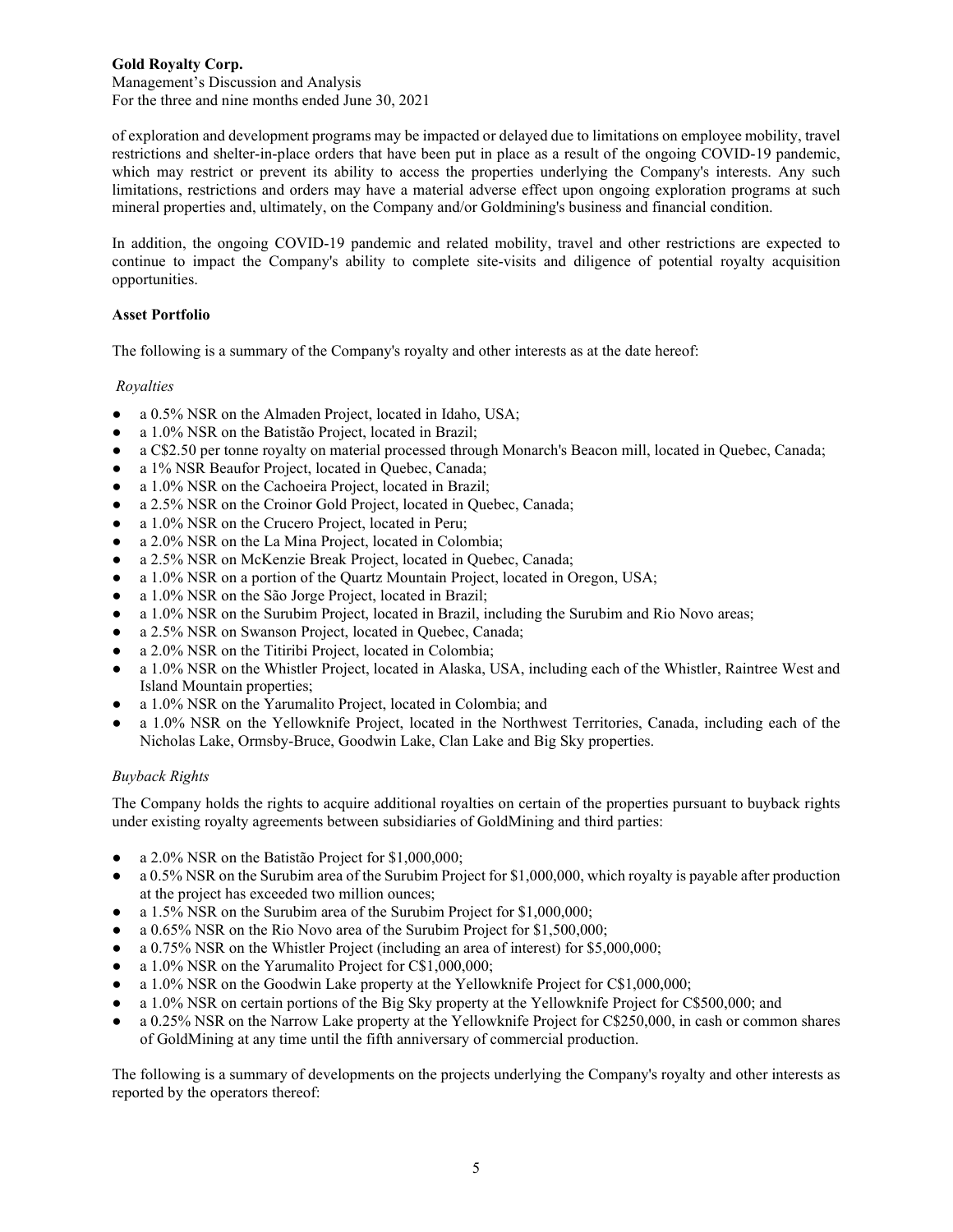### **Gold Royalty Corp.** Management's Discussion and Analysis For the three and nine months ended June 30, 2021

# *Whistler Project*

● In a press release dated June 21, 2021, GoldMining announced an updated Mineral Resource estimate for the Whistler Project, Alaska, which, among other things, included estimates of Indicated Mineral Resources of 1.94 Moz gold, 421.98 Mlbs copper and 8.33 Moz silver (118.20 Mt at a grade of 0.51 g/t gold, 0.16% copper and 2.19 g/t silver) and Inferred Mineral Resources of 4.67 Moz gold, 711.42 Mlbs copper and 16.06 Moz silver (316.98 Mt at a grade of 0.63 g/t gold, 0.10% copper and 1.58 g/t silver) over the Whistler, Raintree West and Island Mountain Deposits. GoldMining disclosed that such estimate had an effective date of June 11, 2021. For further information see GoldMining's press release dated June 21, 2021.

# *Titiribi Project*

- In a press release dated July 12, 2021, GoldMining announced an updated Mineral Resource estimate for the Titiribi Project, which included estimates of Measured Mineral Resources and Indicated Mineral Resources of 5.54 Moz gold and 1,061.2 Mlbs copper (434.6 Mt at 0.40 g/t gold and 0.11% copper) and Inferred Mineral Resources of 3.15 Moz gold and 212.6 Mlbs copper (241.9 Mt at 0.40 g/t gold and 0.04% copper). GoldMining disclosed that such estimate had an effective date of June 14, 2021. For further information see GoldMining's press release dated July 12, 2021.
- In its management's discussion and analysis for the three and six months ended May 31, 2021, GoldMining disclosed that in May 2021, the Municipal Council issued a Territorial Ordinance Scheme which prohibits mining and mineral exploitation activities in the municipality. The Company believes that the Territorial Ordinance Scheme is unconstitutional and outside the authority of the municipality. It further disclosed that it plans to challenge this decision of the municipality through appropriate proceedings on the same basis as the prior successful challenge of the municipality's similar actions in 2017 and 2018 and that, while GoldMining believes that it will be successful based on the advice of its local counsel and past precedent, there can be no assurance that it will be successful in such proceedings, which are subject to the risks normally associated with such legal proceedings generally.

## *São Jorge Project*

- In a press release dated June 1, 2021, Goldmining announced an updated Mineral Resource estimate for its São Jorge Project which included Indicated Mineral Resources of 0.71 million ounces gold (14.27 million tonnes grading 1.55 g/t gold) and Inferred Mineral Resources of 0.72 million ounces gold (17.58 million tonnes grading 1.27 g/t gold). GoldMining disclosed that such estimate had an effective date of May 31, 2021. For further information see the technical report titled "São Jorge Gold Project, Para State, Brazil, Independent Technical Report on Mineral Resources" of GoldMining with an effective date of May 31, 2021 and available under GoldMining's profile at [www.sedar.com.](http://www.sedar.com/)
- In its management's discussion and analysis for the three and six months ended May 31, 2021, GoldMining disclosed that as part of its current strategic review process, it is reviewing various additional options for potential work at the project in 2021, which includes the commissioning of additional studies on the project, including a preliminary economic assessment. On June 1, 2021, GoldMining announced that it was initiating a preliminary economic assessment for the project, which it stated was currently expected to be completed in the second half of 2021.

## *La Mina Project*

● In a press release dated July 12, 2021, GoldMining announced an updated Mineral Resource Estimate for the La Mina Project, which included Indicated Mineral Resources of 0.66 million ounces gold, 1.60 million ounces of silver and 150.5 million pounds of copper (28.2 million tonnes grading 0.73 g/t gold, 1.76 g/t silver and 0.24% copper) and Inferred Mineral Resources of 0.29 million ounces gold, 0.77 million ounces silver and 81.2 million pounds of copper (13.6 million tonnes grading 0.65 g/t gold, 1.76 g/t silver and 0.27% copper). GoldMining disclosed that the estimate had an effective date of July 6, 2021. For further information, see GoldMining's press release date July 12, 2021.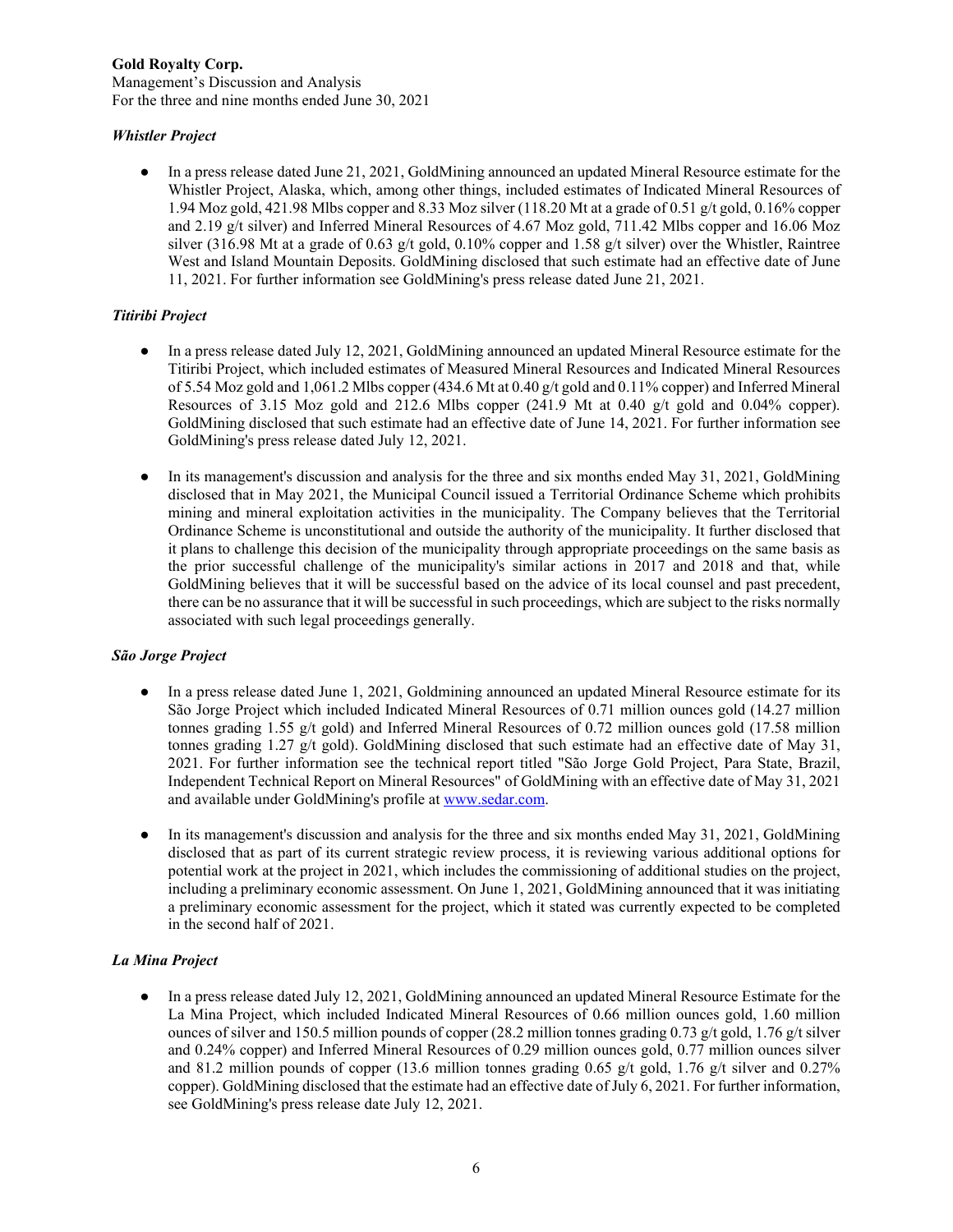Management's Discussion and Analysis For the three and nine months ended June 30, 2021

● In a press release dated March 18, 2021, GoldMining announced that it was initiating a preliminary economic assessment at the La Mina Project and that such study was expected to be completed in the second half of 2021. In its management's discussion and analysis for the three and six months ended May 31, 2021, GoldMining disclosed that its currently planned work program includes a 3,600 metre drill program to be completed in 2021, which program will look to infill and step-out southeast of gold-copper mineralization identified in historic drill programs at the La Garrucha target. It further disclosed that such program may be impacted by the ongoing COVID-19 pandemic and related restrictions on the movement of personnel, consultants and contractors.

# *Yellowknife Project*

- In a press release dated March 18, 2021, GoldMining announced that it was initiating a preliminary economic assessment at the Yellowknife Project and that such study was expected to be completed in the second half of 2021.
- On June 9, 2021, GoldMining filed an amended and restated technical report for the Yellowknife Project titled "Independent Technical Report, Yellowknife Gold Project, Northwest Territories, Canada" with an effective date of March 1, 2019. A copy of the report is available under GoldMining's profile at [www.sedar.com.](http://www.sedar.com/)

# *Beaufor Project*

● In a press release dated July 28, 2021, Monarch announced an updated Mineral Resource Estimate for the Beaufor Project, which included an estimated Measured Mineral Resource of 328,500 tonnes grading at 5.7 g/t gold for a total of 59,900 ounces of gold, an estimated Indicated Mineral Resource of 956,400 tonnes grading at 5.2 g/t gold for a total of 159,300 ounces, and Inferred resource estimate of 818,900 tonnes grading 4.7 g/t gold for a total of 122,500 ounces. Monarch disclosed that the estimate had an effective date of July 23, 2021. For further information, see Monarch's press release date July 28, 2021.

## **Overall Performance**

For the three and nine months ended June 30, 2021, the Company incurred a net loss of \$3,034,828 and \$5,790,210, respectively. As at June 30, 2021, the Company had working capital of \$87,032,535.

See "*Recent Developments*" for further information regarding the Company's activities during the nine months ended June 30, 2021.

## **Discussion of Operations**

During the three and nine months ended June 30, 2021, the Company incurred consulting fees of \$447,960 and \$743,192, respectively, which consisted primarily of consulting fees paid for corporate development and advisory services after the Company completed its IPO. No such consulting fees were paid during the comparative period of the prior year when the Company was private. During the three and nine months ended June 30, 2021, \$282,643 of the consulting fee was payable to the financial advisor of the Company in connection with the proposed acquisition of Ely.

During the three and nine months ended June 30, 2021, the Company incurred management and directors' fees of \$181,547 and \$333,357, respectively, which primarily consisted of salaries paid to or payable to members of senior management and fees paid to the director of the Company. The Company commenced payment to its Chief Executive Officer and director after the completion of the IPO.

During the three and nine months ended June 30, 2021, the Company incurred general and administrative costs of \$878,714 and \$1,200,941, respectively. The major components of the general and administrative costs for the three and nine months ended June 30, 2021 included insurance expense of \$573,591 and \$715,474, advertising and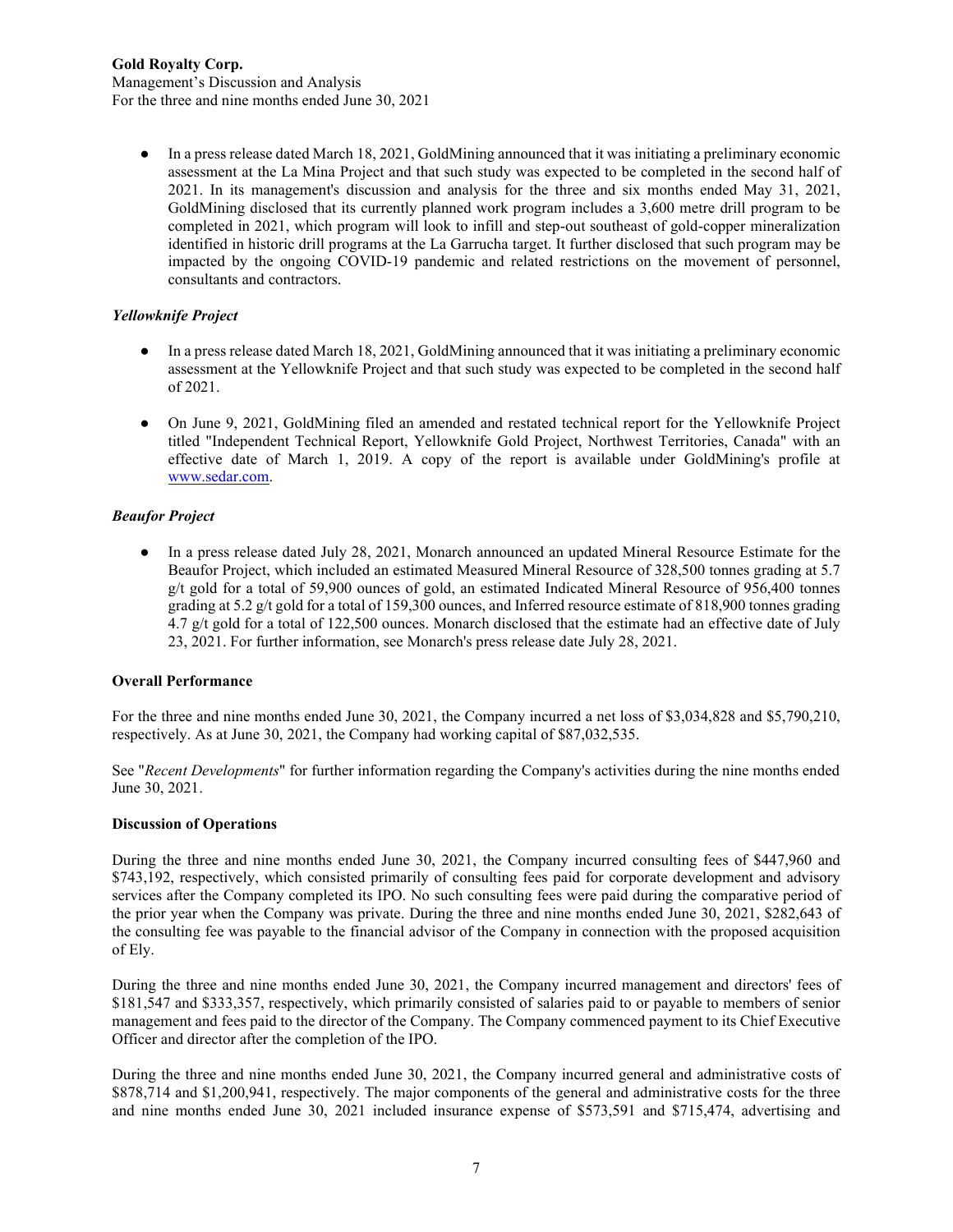Management's Discussion and Analysis For the three and nine months ended June 30, 2021

marketing fee of \$204,621 and \$204,621, transfer agent and regulatory fees of \$3,294 and \$94,724, and employee salaries and benefits of \$50,247 and \$65,723, respectively. The increase in general and administrative costs was primarily the result of a higher level of activity leading up to and after the Company's IPO and the commencement of business.

During the three and nine months ended June 30, 2021, the Company incurred professional fees of \$731,049 and \$1,529,731, respectively, which primarily consisted of project due diligence expenses, audit and quarter review fees, and legal fees for general corporate matters. During the three and nine months ended June 30, 2021, the Company incurred \$526,727 in professional fees in connection with the proposed acquisition of Ely.

During the three and nine months ended June 30, 2021, the Company recognized share-based compensation expense of \$830,173 and \$1,926,867, respectively, of which \$42,783 and \$328,003 are related to the award of performance based restricted shares vested during the period, \$701,140 and \$1,512,614 represents the fair value of share options issued by the Company to management, directors and consultants of the Company, as well as share options issued by GoldMining to one of the officers of the Company, respectively. In April 2021, the Company entered into an agreement with a service provider for the provision of digital marketing and advertising services. Consideration under this agreement was paid in cash and 75,000 common shares of the Company. The Company amortized the service fee over the term of the agreement and recognized \$86,250 and \$86,250 as share-based compensation expense for the three and nine months ended June 30, 2021, respectively.

During the three and nine months ended June 30, 2021, the Company recognized a foreign exchange loss of \$9,232 and \$107,501, respectively. Effective with the IPO the Company changed its function currency from Canadian to U.S. dollars. The exchange loss for the nine months ended June 30, 2021 primarily consisted of the exchange difference on the translation of cash denominated in U.S. dollars to the Canadian dollar functional currency prior to the Company's functional currency change.

The net loss for the three and nine ended June 30, 2021 was \$3,034,828 and \$5,790,210, respectively.

## **Use of IPO Proceeds**

On March 11, 2021, the Company issued 18,000,000 Units of the Company under the IPO at a price of \$5.00 per Unit for gross proceeds of \$90,000,000. As disclosed in the Prospectus, the net proceeds, assuming no exercise of the Over-Allotment Option by the Underwriters were estimated to be \$82,270,000, after deducting underwriting discounts and commissions and estimated offering expenses.

During March 2021, the Underwriters exercised the Over-Allotment Option to purchase 721,347 additional common shares for gross proceeds of \$3,603,128 and 1,350,000 additional common share purchase warrants for gross proceeds of \$13,500. Including partial exercises of the Over-Allotment Option by the Underwriters, the Company received net proceeds in an aggregate amount of \$88,045,784, which comprised of gross proceeds of \$93,616,628, less Underwriters' fees of \$5,081,064 and securities issuance costs of \$489,780. The Company also incurred listing expenses associated with the IPO of \$699,516. The net proceeds to the Company from the IPO, after deducting listing expenses, were \$87,346,268.

The following table sets out the estimated use of the net proceeds of the IPO as disclosed in the Prospectus, and the net proceeds received from the IPO after offering expenses and actual amounts of other items, as indicated below, up to June 30, 2021.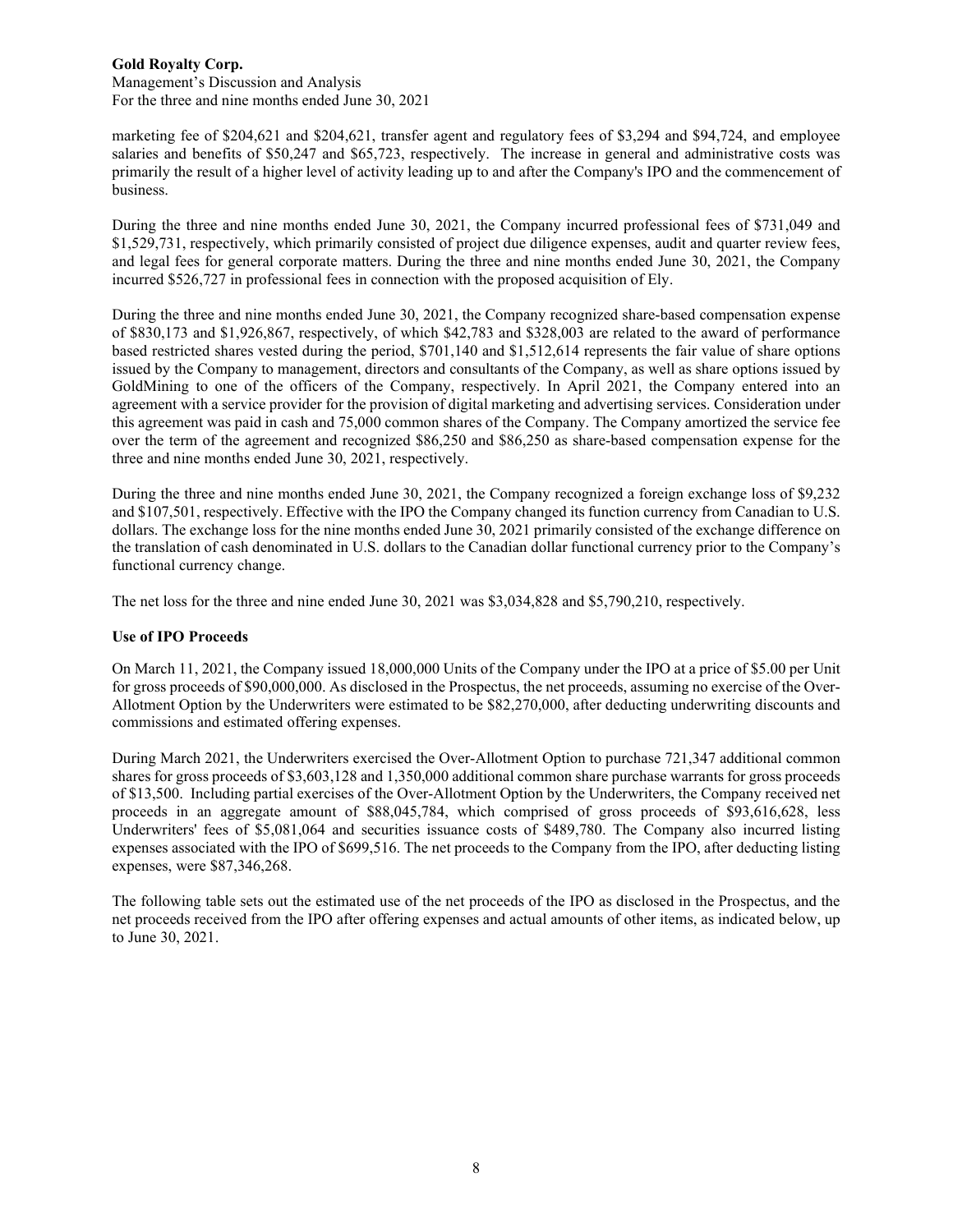|                                                                                                          | As disclosed in the<br>Prospectus<br>(S) | Approximate amount<br>expended from<br>March 9, 2021 to<br>June 30, 2021<br>(\$) |
|----------------------------------------------------------------------------------------------------------|------------------------------------------|----------------------------------------------------------------------------------|
| Future acquisitions $(1)$<br>Operating expenses <sup>(2)</sup><br>Other general working capital purposes | 77,300,000<br>3,500,000<br>1,470,000     | 3,301,925                                                                        |
| <b>Total</b>                                                                                             | 82,270,000                               | 3,301,925                                                                        |

#### **Notes:**

(1) Does not include amounts paid or payable as consideration under acquisitions after June 30, 2021.

(2) Included consulting fees, general and administrative, management and directors' fees and professional fees.

### **Summary of Quarterly Results**

The following table sets forth selected quarterly financial results of the Company for each of the periods indicated:

|                                     | Revenues<br>$(\$\)$ | Net loss<br>(\$) | Net loss per<br>share, basic<br>and diluted<br>(\$) | Dividends<br>$(\$\mathfrak{D})$ |
|-------------------------------------|---------------------|------------------|-----------------------------------------------------|---------------------------------|
| From incorporation on June 23, 2020 |                     |                  |                                                     |                                 |
| to June 30, 2020                    |                     | (3,794)          | (3,794)                                             |                                 |
| September 30, 2020                  |                     | (136, 837)       | (136, 837)                                          |                                 |
| December 31, 2020                   | -                   | (499, 803)       | (0.04)                                              |                                 |
| March 31, 2021                      |                     | (2,255,579)      | (0.08)                                              |                                 |
| June 30, 2021                       |                     | (3,034,828)      | (0.07)                                              |                                 |

Changes in net loss from quarter to quarter for the period from incorporation to date have been affected primarily by due diligence costs on project evaluation, fees incurred in connection with the proposed acquisition of Ely, professional fees incurred in connection with the IPO, and corporate activities conducted during the respective periods.

#### **Liquidity and Capital Resources**

|                                          | As at<br>June 30, 2021<br>(S | As at<br>September 30, 2020<br>(\$) |
|------------------------------------------|------------------------------|-------------------------------------|
| Cash and cash equivalents                | 85,552,642                   | 37,539                              |
| Working capital (deficit)                | 87,032,535                   | (142, 513)                          |
| Total assets                             | 101,368,131                  | 55,456                              |
| Total current liabilities                | 651,819                      | 196,382                             |
| Accounts payable and accrued liabilities | 651,819                      | 74,542                              |
| Total non-current liabilities            |                              |                                     |
| Shareholders' equity (deficit)           | 100,716,312                  | (140,926)                           |

As at June 30, 2021, the Company had cash and cash equivalents of \$85,552,642 compared to \$37,539 at September 30, 2020, royalties with a carrying value of \$13,682,527 which were acquired through issuances of the Company's common shares and cash, and accounts payable and accrued liabilities of \$651,819 compared to \$75,452 at September 30, 2020. The increase in accounts payable and accrued liabilities of \$576,367 was primarily attributed to the accrued consulting and professional fees in connection with the proposed acquisition of Ely and unpaid legal fees for general corporate matters. As at June 30, 2021, the Company had working capital of \$87,032,535 as compared to a working capital deficit of \$142,513 as at September 30, 2020, with the increase primarily due to funds received from the IPO.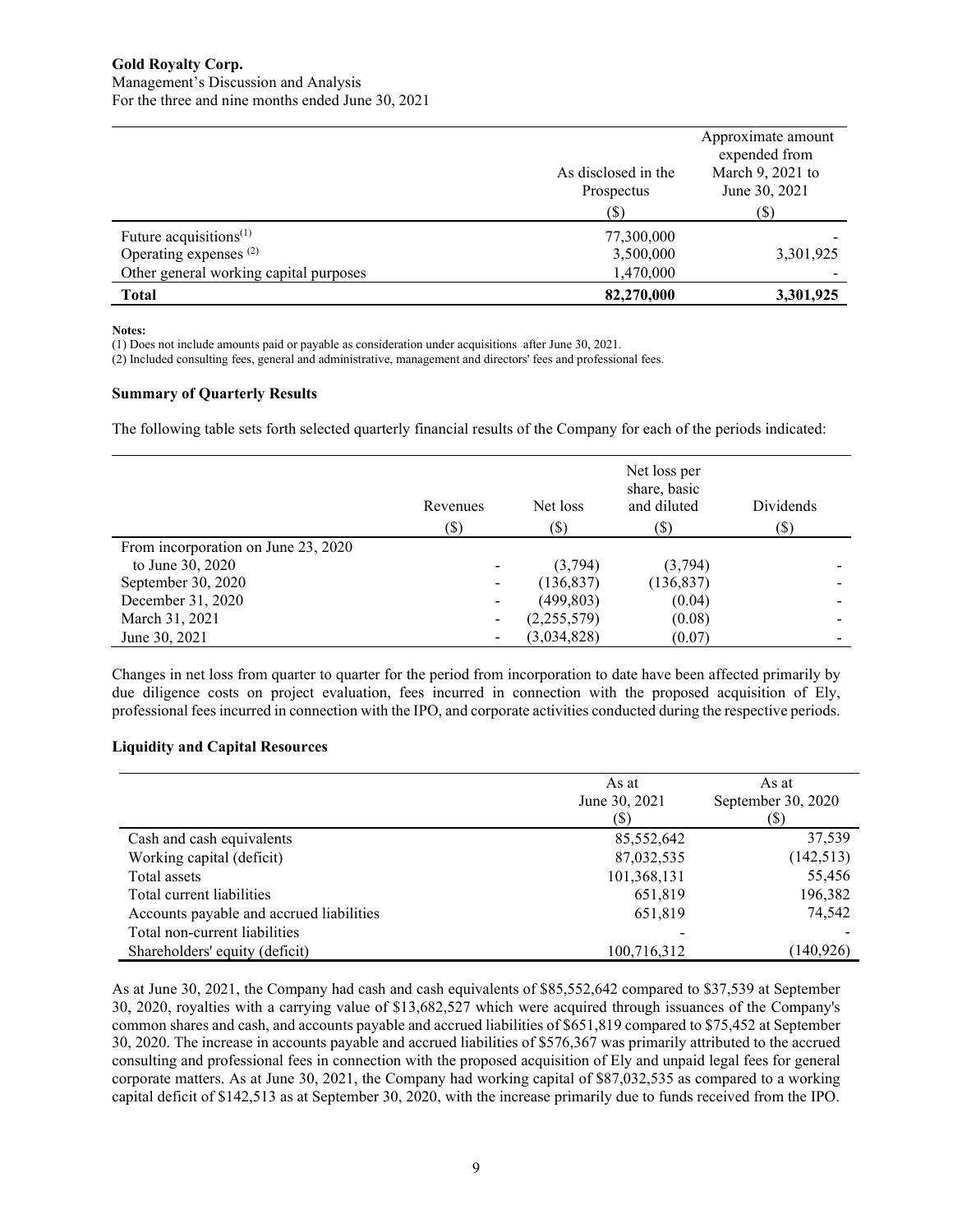### **Gold Royalty Corp.** Management's Discussion and Analysis For the three and nine months ended June 30, 2021

The Company has not generated any revenue from operations and the only sources of financing to date have been the prior issuance of shares, by way of private placement, and the IPO. The Company believes that it has sufficient cash and cash equivalents to meet its obligations and finance its planned activities over the next 12 months. Over the long term, the Company's ability to meet its obligations and finance investment activities depends on its ability to generate cash flow through the issuance of securities pursuant to equity financings and short-term or long-term loans. Additionally, such financing may be necessary to fund the Company's stated acquisition strategy. Capital markets may not be receptive to offerings of new equity from treasury or debt, whether by way of private placements or public offerings. The Company's growth and future success is dependent on external sources of financing which may not be available on acceptable terms, or at all.

## **Cash Flows**

### *Operating Activities*

Net cash used in operating activities during the nine months ended June 30, 2021 was \$5,262,303, which reflected a net loss of \$5,790,210 offset by non-cash items including the Company's share-based compensation of \$1,926,867 and non-cash working capital changes including an increase in prepaids and other receivables of \$1,842,484 and accounts payable and accrued liabilities of \$577,999, and repayment of the amount due to GoldMining of \$83,096. Significant operating expenditures during the period included consulting fees, management salaries and directors' fees, general and administrative costs and professional fees.

### *Investing Activities*

In the nine months ended June 30, 2021, the Company purchased equipment of \$1,632, acquired the Quartz Mountain royalty for \$150,000 and paid professional fees of \$77,297 for the purchase of the royalty interests.

### *Financing Activities*

During the nine months ended June 30, 2021, net cash provided by financing activities was \$90,906,996 which primarily comprised of the net proceeds of \$88,045,784 from the IPO and proceeds received from the private placement of \$2,848,750.

#### **Contractual Obligations**

The following table summarizes the Company's contractual obligations, including payments due for each of the next five years and thereafter:

|                                                            | Payments Due by Period |                     |                          |                          |               |
|------------------------------------------------------------|------------------------|---------------------|--------------------------|--------------------------|---------------|
|                                                            | Total                  | Less than 1<br>vear | $-3$ vears               | 5 years                  | After 5 years |
| Marketing Service<br>Agreement <sup><math>(1)</math></sup> | \$161,320              | \$161,320           | $\blacksquare$           |                          |               |
| Total                                                      | \$161.320              | \$161,320           | $\overline{\phantom{a}}$ | $\overline{\phantom{0}}$ |               |

**Notes:**

(1) See "*Related Party Transactions*" for further information.

### **Off-Balance Sheet Arrangements**

At June 30, 2021, the Company did not have any off-balance sheet arrangements (as defined in Item 303(a)(4)(ii) of Regulation S-K).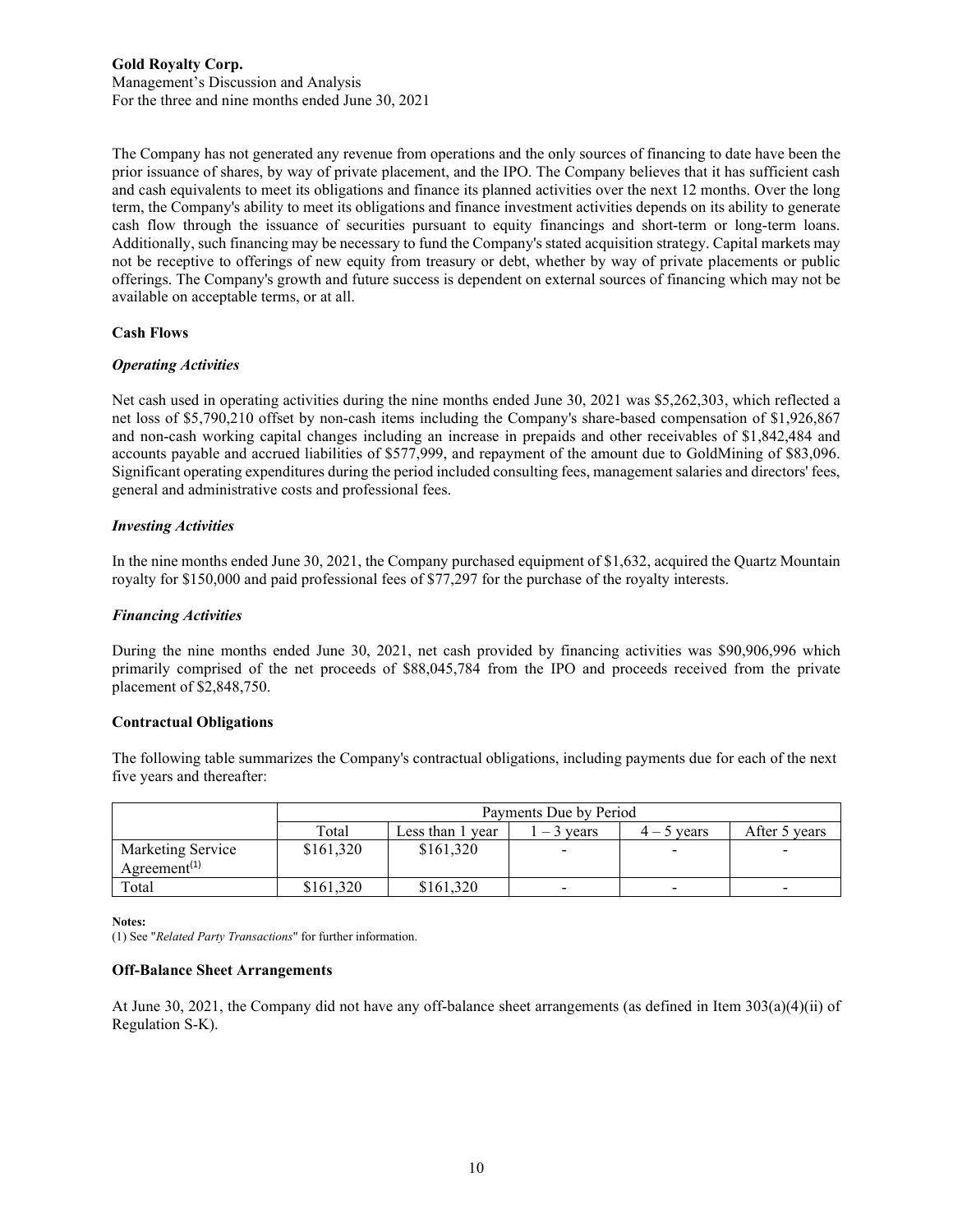### **Gold Royalty Corp.** Management's Discussion and Analysis For the three and nine months ended June 30, 2021

## **Transactions with Related Parties**

## *Related Party Transactions*

During the three and nine months ended June 30, 2021, the Company incurred \$1,105 and \$29,209 in general and administrative expenses for website design, hosting and maintenance service provided by Blender Media Inc. ("Blender"), a vendor that is controlled by a family member of a director of the Company, Amir Adnani. On June 28, 2021, the Company entered into a 12-month marketing service agreement with Blender, pursuant to which Blender will manage promotional campaigns, create digital web presentation and provide advertising services to the Company. Such marketing fee of \$161,320 (C\$200,000) was paid by the Company in cash subsequent to June 30, 2021.

In addition, the Company settled the amount due to GoldMining, the Company's former parent, during the nine months ended June 30, 2021.

Related party transactions are based on the amounts agreed to by the parties. During the nine months ended June 30, 2021, the Company did not enter into any contracts or undertake any commitment or obligation with any related parties other than as described herein.

## *Transactions with Key Management Personnel*

Key management personnel are persons responsible for planning, directing and controlling the activities of an entity. Total management salaries and directors' fees incurred for services provided by key management personnel of the Company for the three and nine months ended June 30, 2021 are as follows:

|                                                                    | For the three months<br>ended<br>June 30, 2021<br>(S) | For the nine months<br>ended<br>June 30, 2021<br>(\$` |
|--------------------------------------------------------------------|-------------------------------------------------------|-------------------------------------------------------|
| Management salaries<br>Directors' fees<br>Share-based compensation | 157,145<br>24,402<br>557,448                          | 285,600<br>47,757<br>1,582,845                        |
| <b>Total</b>                                                       | 738,995                                               | 1,916,202                                             |

## **Critical Accounting Estimates and Judgments**

The preparation of financial statements requires management to make judgments and estimates and form assumptions that affect the reported amounts of assets and liabilities at the date of the financial statements and reported amounts of income and expenses during the reporting period. On an ongoing basis, management evaluates its judgments and estimates in relation to assets, liabilities, income and expenses. Management uses historical experience and various other factors it believes to be reasonable under the given circumstances as the basis for its judgments and estimates. Actual outcomes may differ from these estimates under different assumptions and conditions.

Information about assumptions and estimation uncertainties that have a significant risk of resulting in a material adjustment include the determination of the fair value of acquired royalty interests, key assumptions underlying the recoverable amounts used in impairment testing, and estimates and assumptions used in the determination of the fair value of restricted shares.

The assessment of impairment of royalty, stream and other interests requires the use of judgments, assumptions and estimates when assessing whether there are any indicators that could give rise to the requirement to conduct a formal impairment test as well as in the assessment of fair values.

The assessment of the fair values of royalty, stream and other interests requires the use of estimates and assumptions. Management uses judgment when assessing whether there are indicators of impairment, such as significant changes in future commodity prices, discount rates, foreign exchange rates, taxes, operator reserve and resource estimates or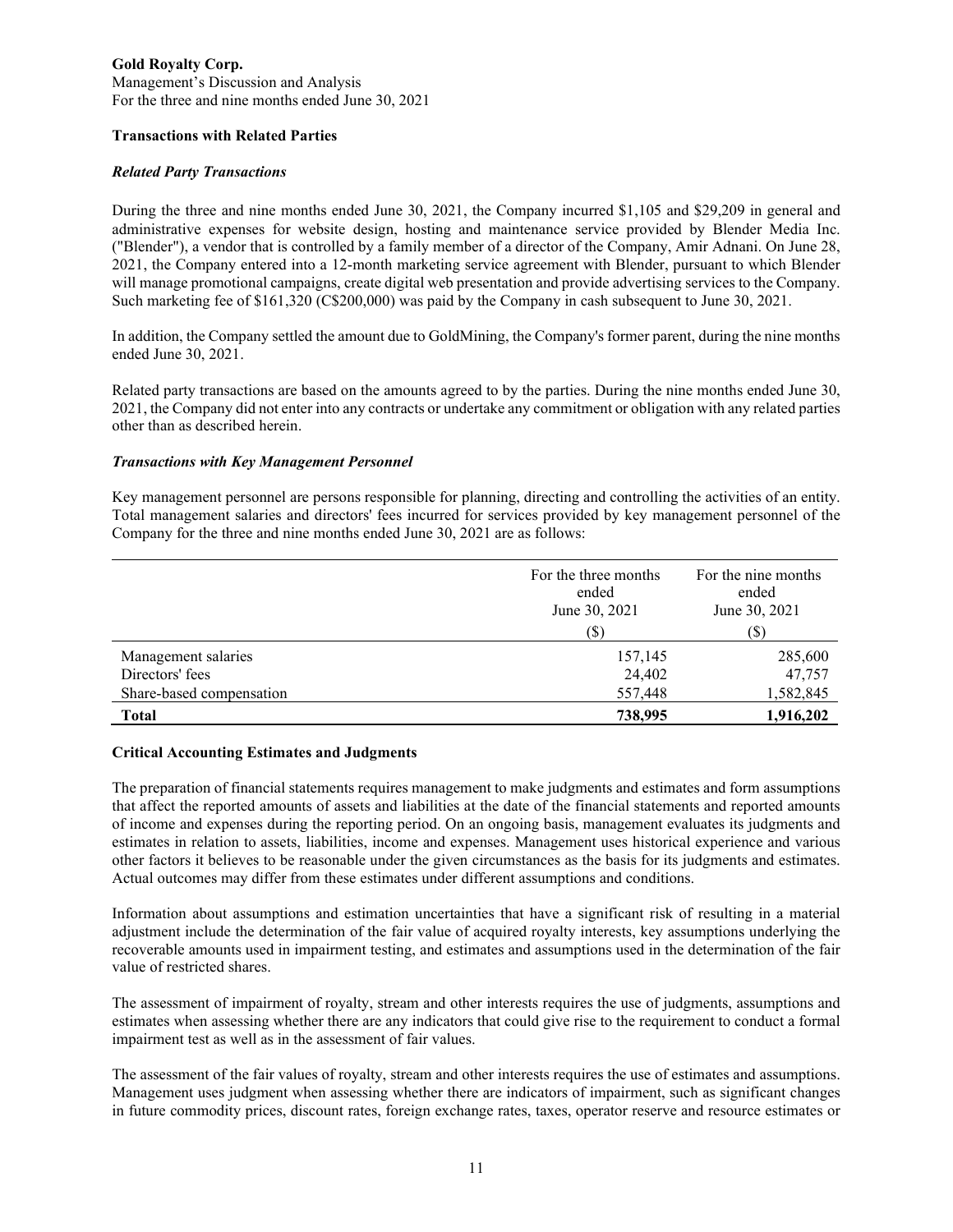Management's Discussion and Analysis For the three and nine months ended June 30, 2021

other relevant information received from the operators that indicates production from stream and royalty interests will not likely occur or may be significantly reduced in the future. In addition, the Company may use other approaches in determining fair value which may include estimates related to (i) dollar value per unit of mineral reserve/resource; (ii) cash-flow multiples; (iii) comparable transactions and (iv) market capitalization of comparable companies. Changes in any of the estimates used in determining the fair value of the royalty, stream and other interests could impact the impairment analysis.

## **Change in Functional Currency**

On March 11, 2021, GRC, the parent entity, changed its functional currency from the Canadian dollar to the U.S. dollar. The change in functional currency resulted from the growing proportion of expenses paid in U.S. dollars and the receipt of the cash proceeds of \$88 million in U.S. dollars upon the completion of the IPO on March 11, 2021.

The effect of the change in functional currency was accounted for prospectively with no impact on prior period information. The Company translates all items into the new functional currency using the exchange rate at the date of the change. The resulting translated amounts for non-monetary items are treated as their historical cost. Exchange differences arising from translation previously recognized in other comprehensive income are not reclassified from equity to profit or loss until the disposal of the operation.

## **Financial Instruments and Risk Management**

## *Financial Instruments*

At June 30, 2021, the Company's financial assets include cash and cash equivalents. The Company's financial liabilities include accounts payable. The carrying value of the Company's financial liabilities approximate fair value due to their short term to maturity.

## *Financial risk management objectives and policies*

The financial risk arising from the Company's operations are credit risk, liquidity risk, commodity price risk and currency risk. These risks arise from the normal course of operations and all transactions undertaken are to support the Company's ability to continue as a going concern. The risks associated with these financial instruments and the policies on how the Company mitigates these risks are set out below. Management manages and monitors these exposures to ensure appropriate measures are implemented in a timely and effective manner.

## *Credit risk*

Credit risk is the risk of an unexpected loss if a customer or third party to a financial instrument fails to meet its contractual obligations. Credit risk for the Company is primarily associated with the Company's bank balances. The Company mitigates credit risk associated with its bank balance by holding cash with large, reputable financial **institutions** 

## *Liquidity risk*

Liquidity risk is the risk that the Company will not be able to settle or manage its obligations associated with financial liabilities. To manage liquidity risk, the Company closely monitors its liquidity position and ensures it has adequate sources of funding to finance its projects and operations. The Company's working capital as at June 30, 2021 was \$87,032,535. The Company's accounts payable and accrued liabilities are expected to be realized or settled, respectively, within a one-year period.

## *Commodity price risk*

The Company's future profitability will be dependent on the royalty income to be received from mine operators. Royalties are based on a percentage of the minerals or the products produced, or revenue or profits generated from the property which is typically dependent on the prices of the minerals the property operators are able to realize. Mineral